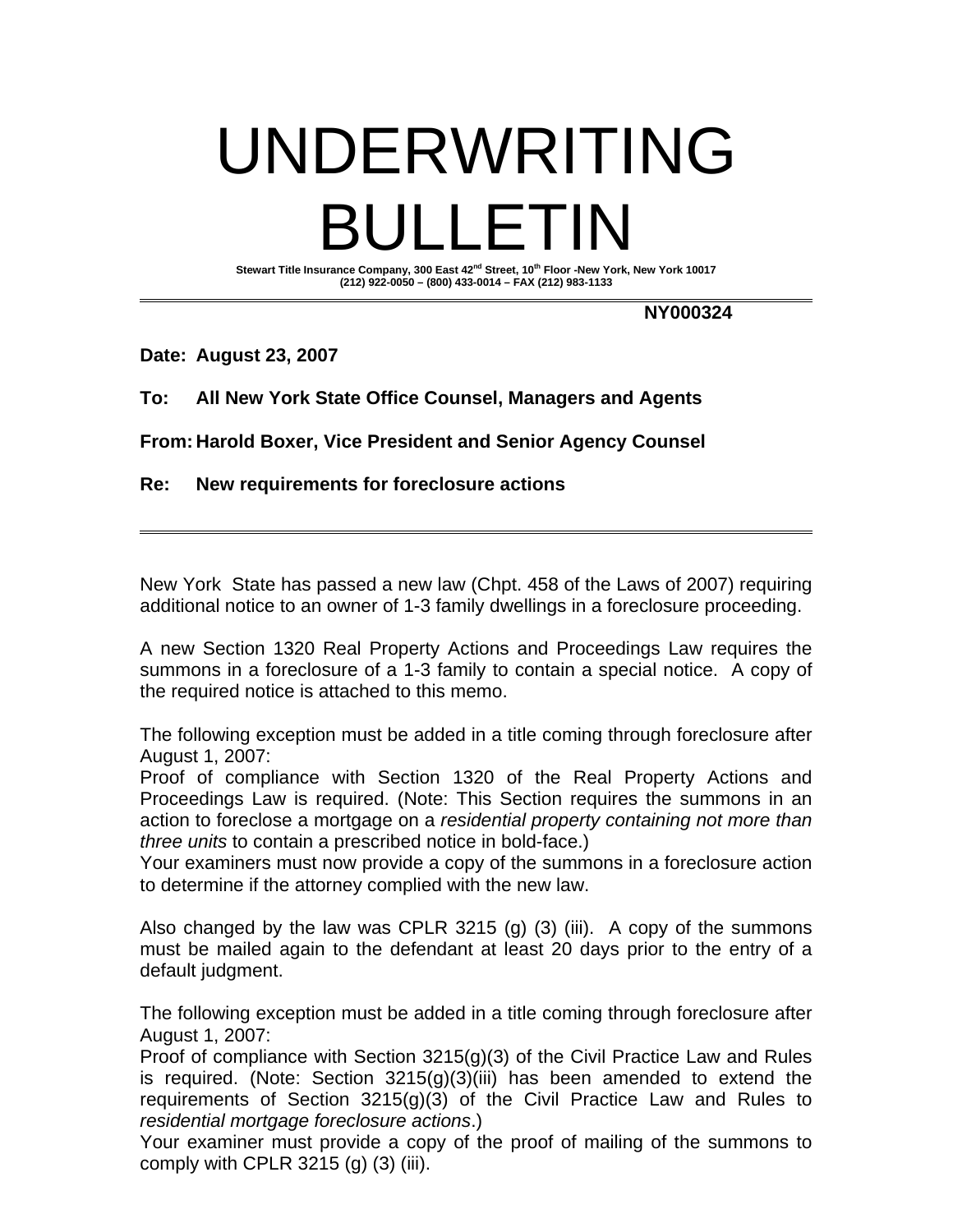If an order of foreclosure was not obtained prior to August 1, 2007, company will require mailing, after August 1, 2007, of the summons with the appropriate notice. If the defendant defaulted, company will require the second mailing of the summons pursuant to CPLR 3215 (g) (3) (iii).

# NOTICE

## YOU ARE IN DANGER OF LOSING YOUR HOME

If you do not respond to this summons and complaint by serving a copy of the answer on the attorney for the mortgage company who filed this foreclosure proceeding against you and filing the answer with the court, a default judgment may be entered and you can lose your home.

Speak to an attorney or go to the court where your case is pending for further information on how to answer the summons and protect your property.

Sending a payment to your mortgage company will not stop this foreclosure action.

YOU MUST RESPOND BY SERVING A COPY OF THE ANSWER ON THE ATTORNEY FOR THE PLAINTIFF (MORTGAGE COMPANY) AND FILING THE ANSWER WITH THE COURT.

**Want to receive Alerts & Bulletins by email?** 

Please email **SticMarketing@stewart.com** to put your name on the Legal distribution lists for alerts and bulletins.

#### **References:**

Bulletins Replaced: None<br>
Related Bulletins: None Related Bulletins: Underwriting Manual: None Exceptions Manual: None Forms: None<br>Attachments: None Attachments:

**THIS BULLETIN IS A CONFIDENTIAL COMMUNICATION BETWEEN STEWART AND THE ADDRESSEE. STEWART DOES NOT AUTHORIZE THE DISCLOSURE OF THIS COMMUNICATION TO ANY THIRD PARTIES WITHOUT ITS PRIOR WRITTEN CONSENT.**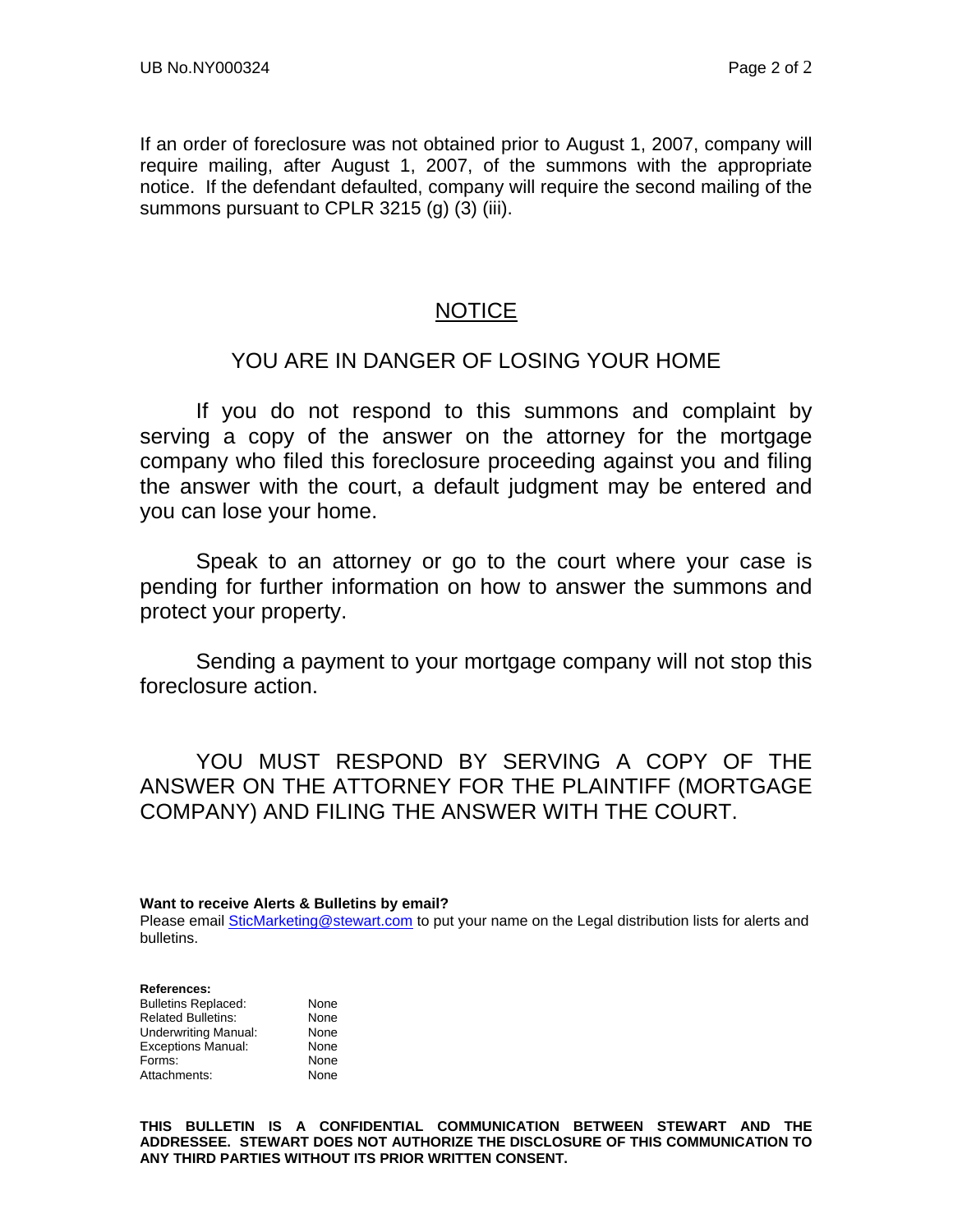$Chpt$  458  $Laws122, 2007}$  2007

Introduced by M. of A. TITUS, WEINSTEIN, CLARK -- Multi-Sponsored by --M. of A. DESTITO, D. GORDON, JAFFEE, JEFFRIES, JOHN, LANCMAN, LAVINE, MILLMAN, SWEENEY, YOUNG -- (at request of the Office of Court Administration) -- read once and referred to the Committee on Judiciary

AN ACT to amend the real property actions and proceedings law and the civil practice law and rules, in relation to providing additional notice to mortgagors that a foreclosure action has been commenced

#### The People of the State of New York, represented in Senate and Assembly, do enact as follows:

 $\mathbf 1$ Section 1. The real property actions and proceedings law is amended by  $\mathcal{D}$ adding a new section 1320 to read as follows: \$ 1320. Special summons requirement in private residence cases. In an 3

action to foreclose a mortgage on a residential property containing not 4 5 more than three units, in addition to the usual requirements applicable 6 to a summons in the court, the summons shall contain a notice in bold- $7<sup>1</sup>$ face in the following form: 8

### **NOTICE**

YOU ARE IN DANGER OF LOSING YOUR HOME

If you do not respond to this summons and complaint by serving a copy  $10<sup>°</sup>$ of the answer on the attorney for the mortgage company who filed this  $11$  $12<sup>7</sup>$ foreclosure proceeding against you and filing the answer with the court,  $13$ a default judgment may be entered and you can lose your home.

14 Speak to an attorney or go to the court where your case is pending for  $15$ further information on how to answer the summons and protect your prop- $16$ erty.

 $17$ Sending a payment to your mortgage company will not stop this foreclo-18 sure action.

YOU MUST RESPOND BY SERVING A COPY OF THE ANSWER ON THE ATTORNEY FOR 19 20 THE PLAINTIFF (MORTGAGE COMPANY) AND FILING THE ANSWER WITH THE COURT.

EXPLANATION--Matter in italics (underscored) is new; matter in brackets  $[-]$  is old law to be omitted.

A. 8630

9

 $\overline{2}$ 

LBD10538-01-7

\$ 2. Subparagraph (iii) of paragraph 3 of subdivision (g) of section  $\mathbf{1}$  $\mathfrak{D}$ 3215 of the civil practice law and rules, as added by chapter 77 of the  $3<sup>1</sup>$ laws of 1986, is amended to read as follows: (iii) This requirement shall not apply to cases in the small claims 4 5 part of any court, or to any summary proceeding to recover possession of 6 real property<sub>1</sub> or to actions affecting title to real property<sub>1</sub> except  $7<sup>7</sup>$ residential mortgage foreclosure actions.

 $\mathsf{R}^-$ \$ 3. This act shall take effect immediately.

## **NEW YORK STATE ASSEMBLY MEMORANDUM IN SUPPORT OF LEGISLATION** submitted in accordance with Assembly Rule III, Sec 1(f)

BILL NUMBER: A8630

SPONSOR: Titus (MS)

#### TITLE OF BILL:

An act to amend the real property actions and proceedings law and the civil practice law and rules, in relation to providing additional notice to mortgagors that a foreclosure action has been commenced